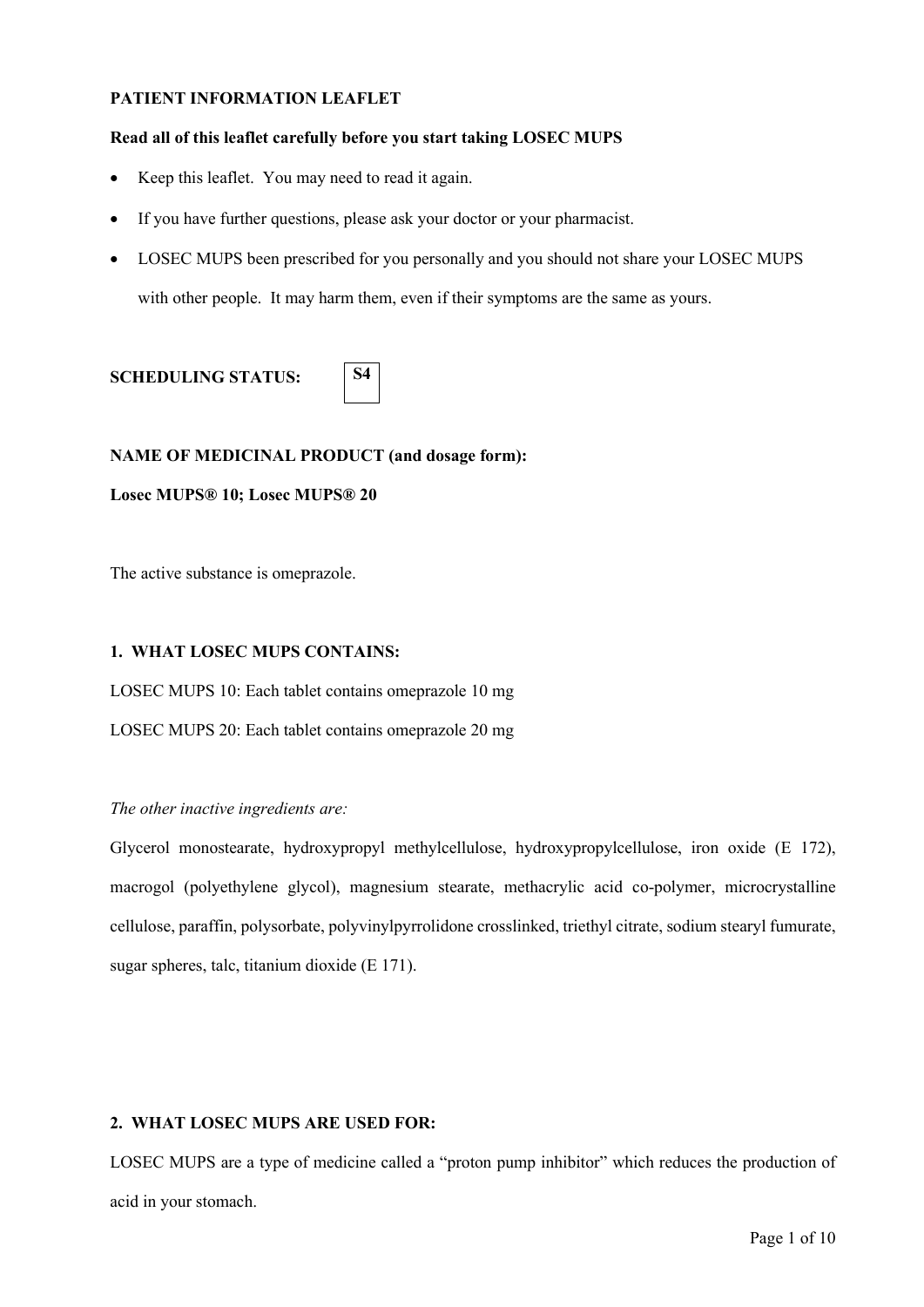It is used to treat the following conditions:

- ulcers in the upper part of the intestine (duodenal ulcer)
- stomach ulcers (gastric ulcer)
- stomach ulcers or duodenal ulcers caused by medicines for pain and joint inflammation (NSAID associated gastric and duodenal ulcers or erosions)
- ulcers, which are infected with bacteria, called Helicobacter pylori.
- inflammation of the gullet caused by a return flow of fluid from the stomach (reflux oesophagitis)
- disease with symptoms caused by a return flow of fluid from the stomach (symptomatic gastrooesophageal reflux disease)
- acid-related upper abdominal pain or discomfort (acid related dyspepsia)
- hormone-producing tumours in the pancreas causing excess acid in the stomach (Zollinger-Ellison syndrome).

### **3. BEFORE YOU TAKE LOSEC MUPS:**

#### **Do not take LOSEC MUPS:**

- if you are allergic to omeprazole
- if you are allergic to other "proton pump inhibitors" or any of the other ingredients of LOSEC MUPS.

## **Take special care with LOSEC MUPS:**

- if you are taking LOSEC MUPS at the same time as some medicines for HIV, such as atazanavir and nelfinavir, as it is not recommended
- if you notice any of the following:
	- weight loss without trying to lose weight
	- you begin to vomit blood or food
	- pain or indigestion during treatment with LOSEC MUPS
	- you pass black (blood-stained) stools. You should contact your doctor immediately.
	- if you are taking any of the following medicines used to prevent or treat:
		- fungal infections (itraconazole, ketoconazole, voriconazole)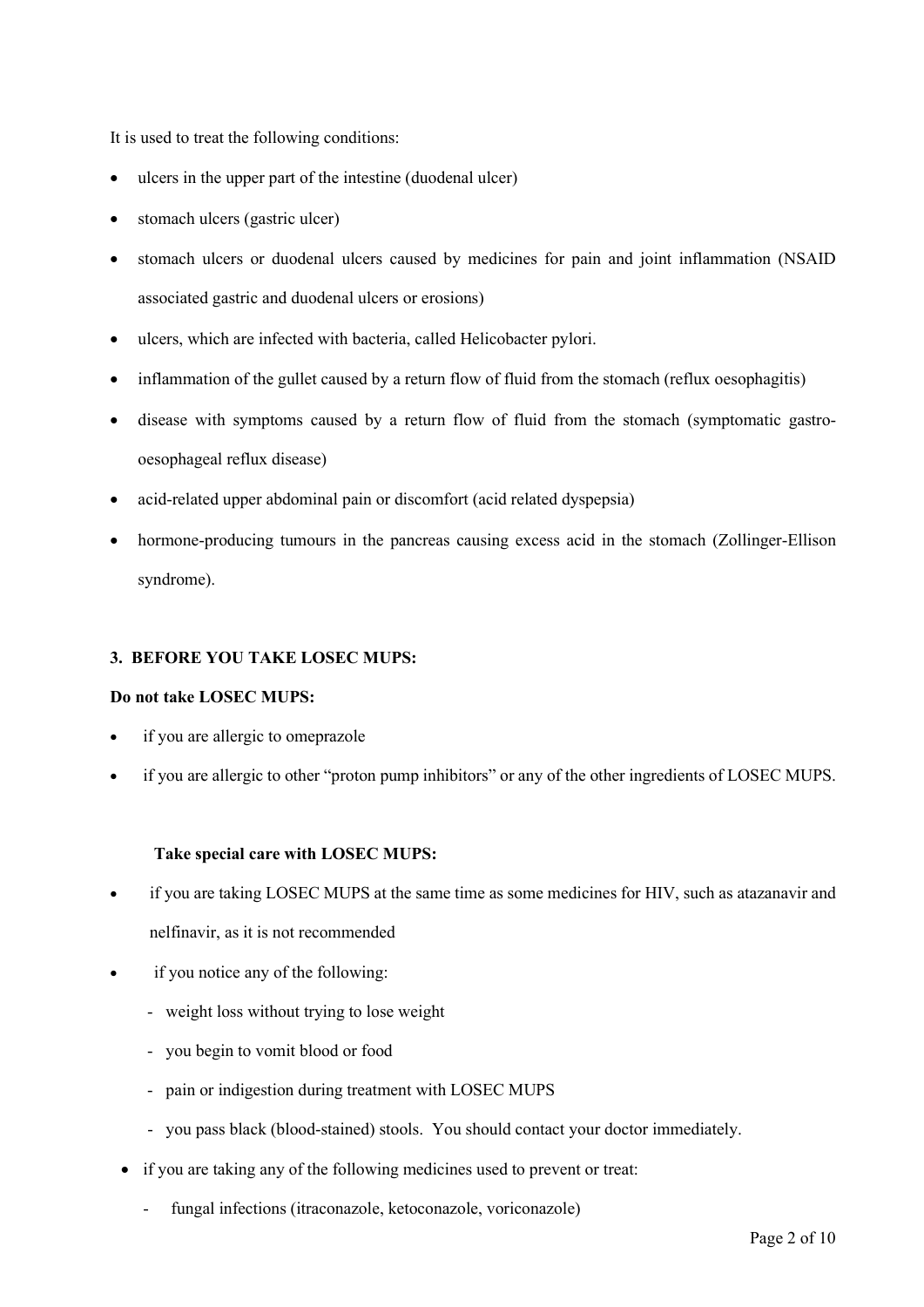- anxiety (diazepam)
- epilepsy (phenytoin)
- intermittent claudication (cilostazol)
- blood clotting (warfarin or other vitamin K blockers or clopidogrel)
- if you are using a certain type of of anti-cancer medicine (such as erlotinib or another anti-cancer medicine from the same class)
- if you have severe liver problems. Your doctor may want to reduce the dosage.

Some population studies have indicated that the use of proton pump inhibitors (like LOSEC MUPS) may be associated with a small increased risk of osteoporotic bone fractures (osteoporosis is a condition where certain bones become brittle). However, other similar population-based studies found no such increased risk. It has not been established that LOSEC MUPS causes fractures. Please inform your doctor if you have been diagnosed with osteoporosis (brittle bone disease).

#### **Pregnancy and breastfeeding**

You should not use LOSEC MUPS when pregnant or breastfeeding your baby.

**If you are pregnant or breast feeding your baby while taking LOSEC MUPS, please consult your doctor, pharmacist or other health care professional for advice.**

## **Driving and using machinery:**

LOSEC MUPS is unlikely to affect your ability to drive or to operate machinery.

#### **Taking other medicines with LOSEC MUPS:**

If you are taking other medicines on a regular basis, including complementary or traditional medicines, the use of LOSEC MUPS with these medicines may cause undesirable interactions. Please consult your doctor, pharmacist or other health care professional for advice.

Tell your doctor or pharmacist: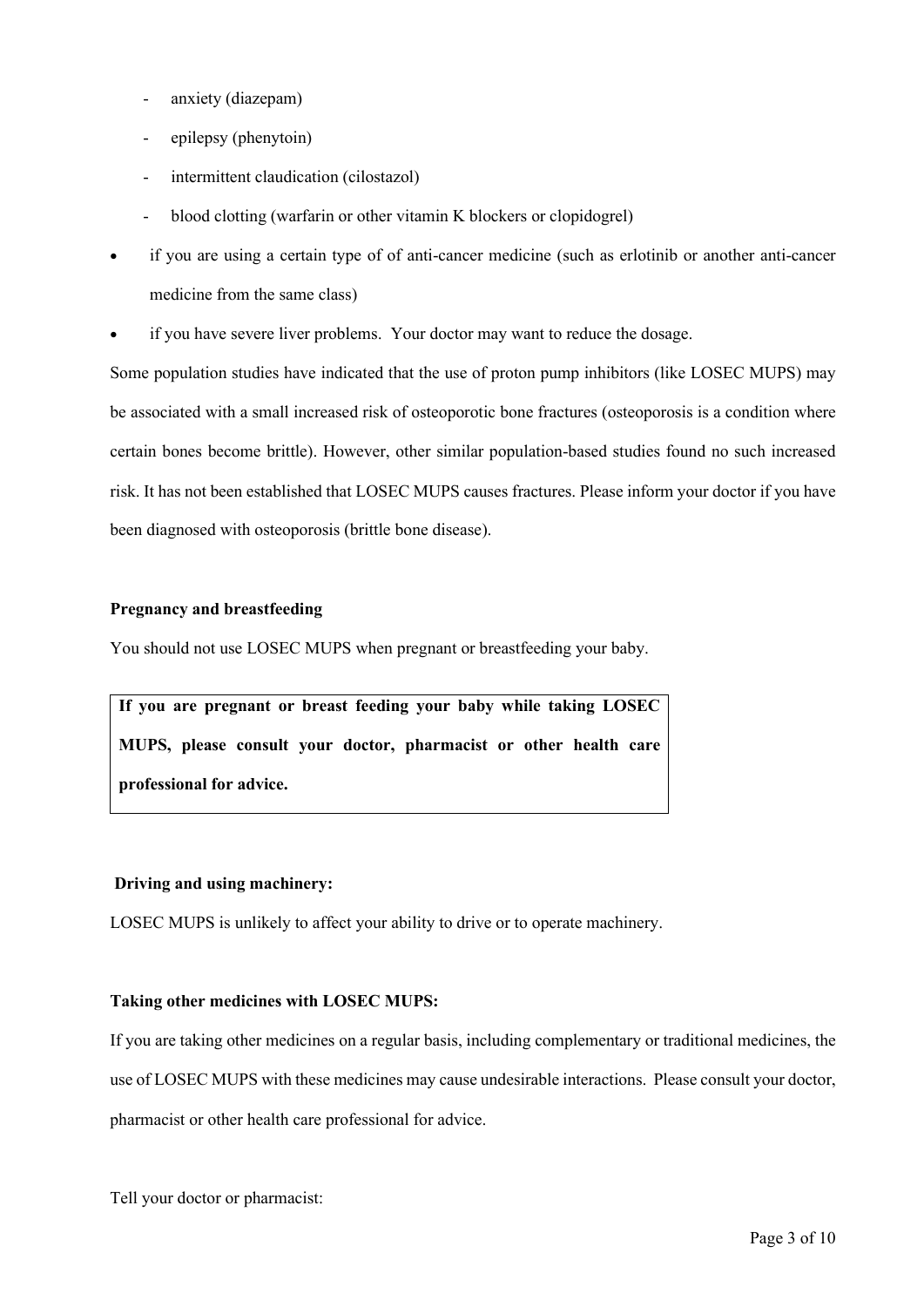- if you are taking any of the following medicines used to prevent or treat:
	- fungal infections (itraconazole, ketoconazole, voriconazole)
	- anxiety (diazepam)
	- epilepsy (phenytoin)
	- blood clotting (warfarin or other vitamin K blockers or clopidogrel)
	- intermittent claudication (cilostazol)
	- transplant rejection (tacrolimus)
	- heart problems (digoxin)
	- tuberculosis (rifampicin)
	- depression (St John's Wort/ hypericum performatum)
- if you are using or a certain type of anti-cancer medicine (such as erlotinib or another anti-cancer medicine from the same class)
- if you are taking LOSEC MUPS at the same time as some medicines for HIV, such as atazanavir and nelfinavir, as it is not recommended
- if you are taking a high-dose of methotrexate, LOSEC MUPS may need to be temporarily withdrawn.

Please inform your doctor or pharmacist if you are taking or have recently taken any other medicines, even those not prescribed.

#### **4. HOW TO TAKE LOSEC MUPS:**

Always take LOSEC MUPS exactly as your doctor has instructed you. You should check with your doctor or pharmacist if you are unsure.

Your doctor will tell how many tablets to take and when to take them. The strength of the tablets you take and the length of time you take them for will depend on what conditions you are suffering from. You can take your tablets with food or on an empty stomach. The tablets should not be chewed or crushed. LOSEC MUPS should be taken in the morning and the tablets should be swallowed whole, with half a glass of water.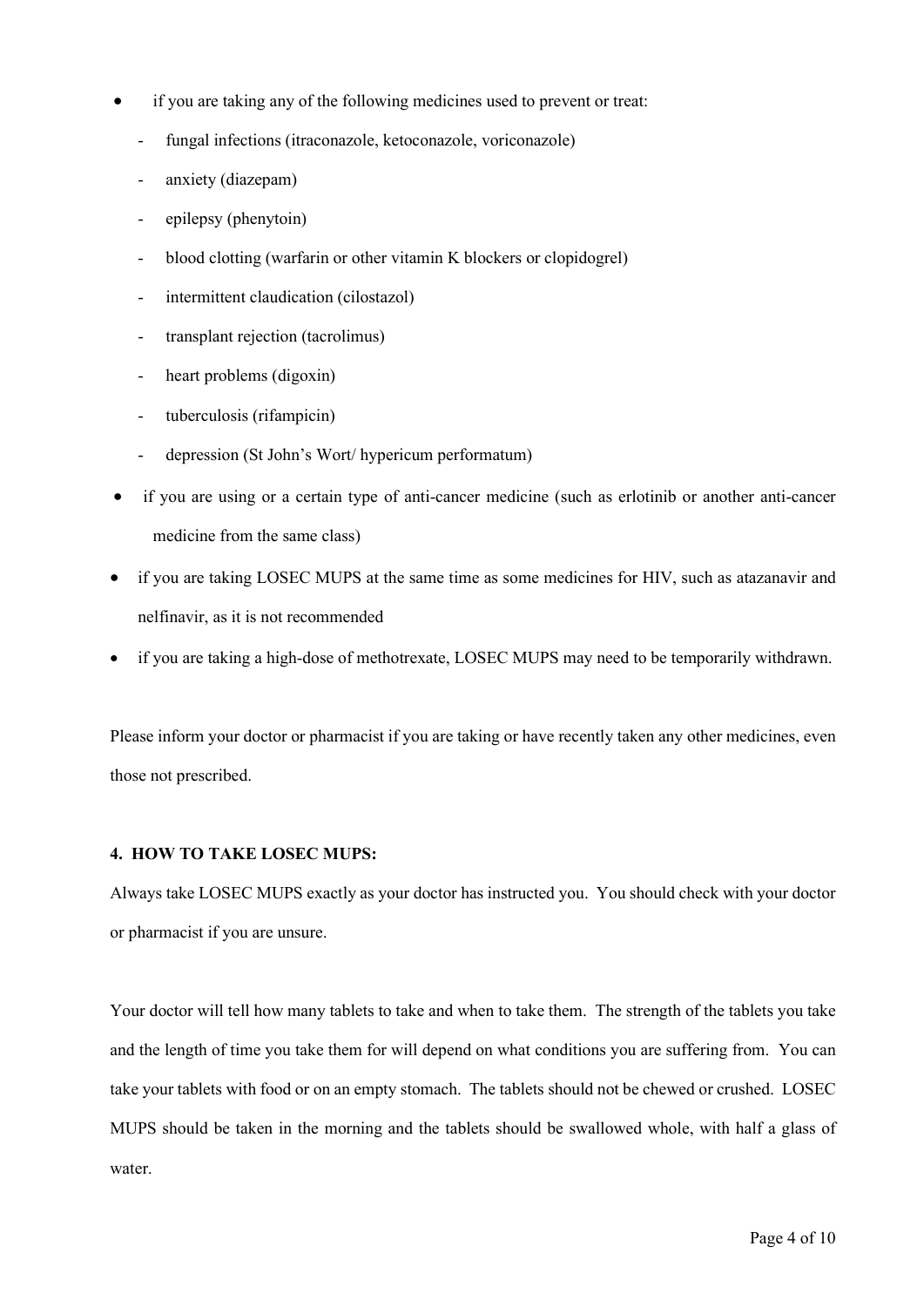*If you have problems with swallowing tablets and for children who can drink or swallow semi-solid food:* Break the tablet and put it in a spoonful of non-carbonated water. If you wish you can then mix it with some fruit juice or applesauce. Drink immediately or within 30 minutes. Always stir just before drinking. Rinse it down with half a glass of water. DO NOT USE milk or carbonated water. The solid particles contain the medication. The pellets must not be chewed or crushed.

#### **Recommended dosage:**

*Duodenal ulcer, gastric ulcer and reflux oesophagitis:*

Depending on the severity, the dose is 20-40 mg once daily for 2-8 weeks.

To prevent a duodenal ulcer from returning and when patients with healed reflux oesophagitis are being treated for a long time, the recommended dose is 10 mg once daily. If needed the dose can be increased to 20-40 mg once daily.

To prevent a gastric ulcer from returning, the recommended dose is 20-40 mg once daily.

#### *Symptomatic gastro-oesophageal reflux disease:*

The recommended dosage is 20 mg daily for 4 weeks. Patients may respond adequately to 10 mg daily, and therefore individual dose adjustment should be considered.

#### *Functional dyspepsia:*

For the relief of symptoms in patients with epigastric pain/discomfort with or without heartburn, the recommended dosage is 20 mg once daily for 4 weeks.

#### *NSAID associated gastroduodenal lesions:*

The recommended dosage of LOSEC MUPS is 20 mg once daily. Symptom resolution is rapid and, in most patients, healing occurs within 4 weeks. For those patients who may not be fully healed after the initial course, healing usually occurs during a further 4 weeks treatment period.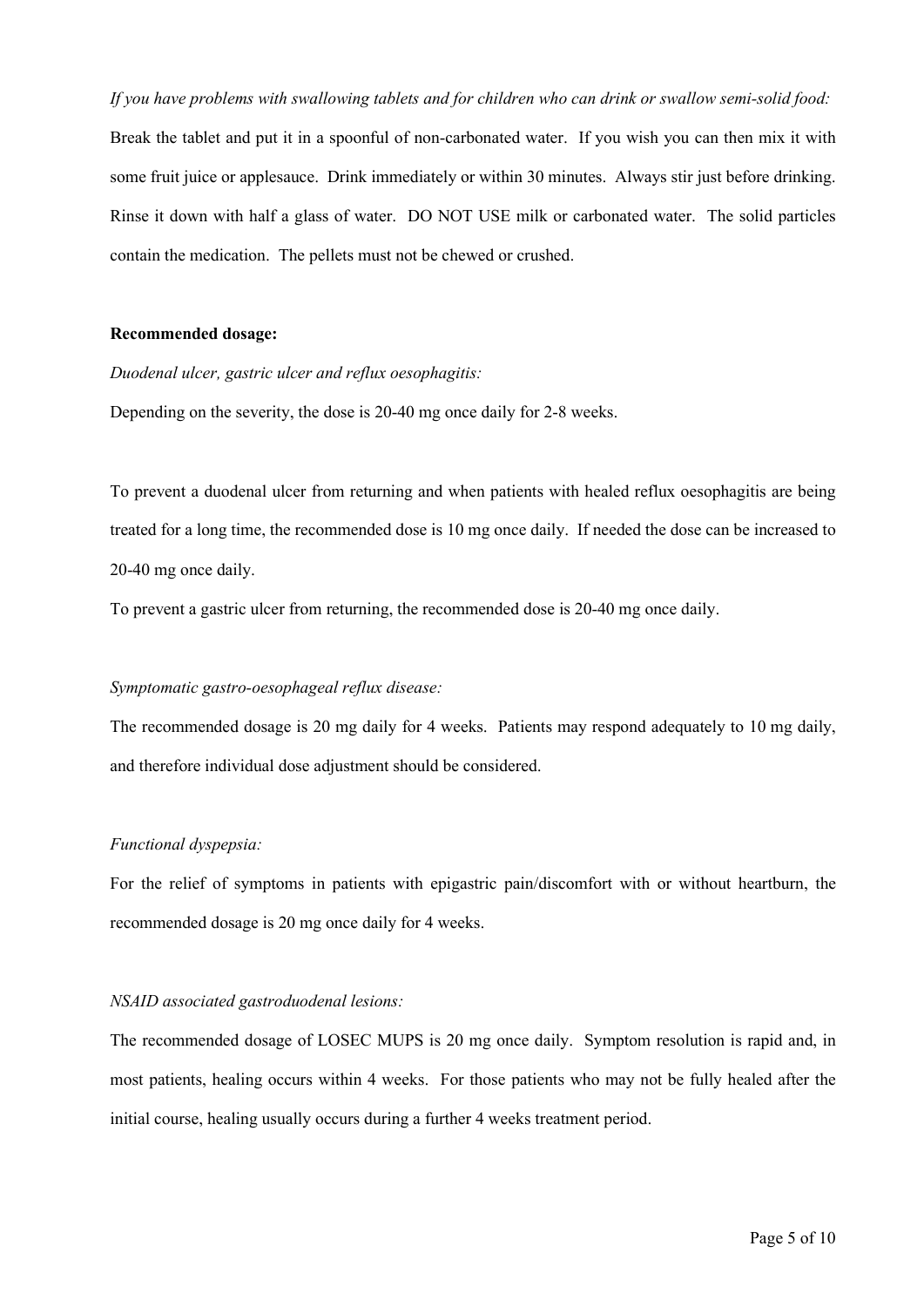For the prevention of NSAID associated gastric ulcers, duodenal ulcers, gastroduodenal erosions and dyspeptic symptoms, the recommended dosage of LOSEC MUPS is 20 mg once daily.

#### *Helicobacter pylori positive duodenal ulcers:*

The recommended dosage of LOSEC MUPS is 40 mg once daily or 20 mg twice a day combined with certain prescribed antibiotics.

#### *Zollinger-Ellison Syndrome:*

The recommended initial dosage is 60 mg once daily. Your doctor will adjust the dosage according to your needs and also decide for how long you should take the medicine. With doses above 80 mg daily, the dose should be divided and given twice daily.

### *Children:*

Severe ulcerative reflux oesophagitis in children from 1 year and older:

The recommended dosage regime is:

#### *Weight*:*Dosage*:

10-20 kg LOSEC MUPS: 10 mg once daily > 20 kg LOSEC MUPS: 20 mg once daily

If needed, dosage may be increased to 20 mg and 40 mg respectively.

#### *Elderly:*

No dose adjustment is necessary in the elderly.

#### *Impaired renal function:*

No dose adjustment is required in patients with impaired renal function.

#### *Impaired liver function:*

Patients with severe liver disease rarely need more than 10-20 mg per day.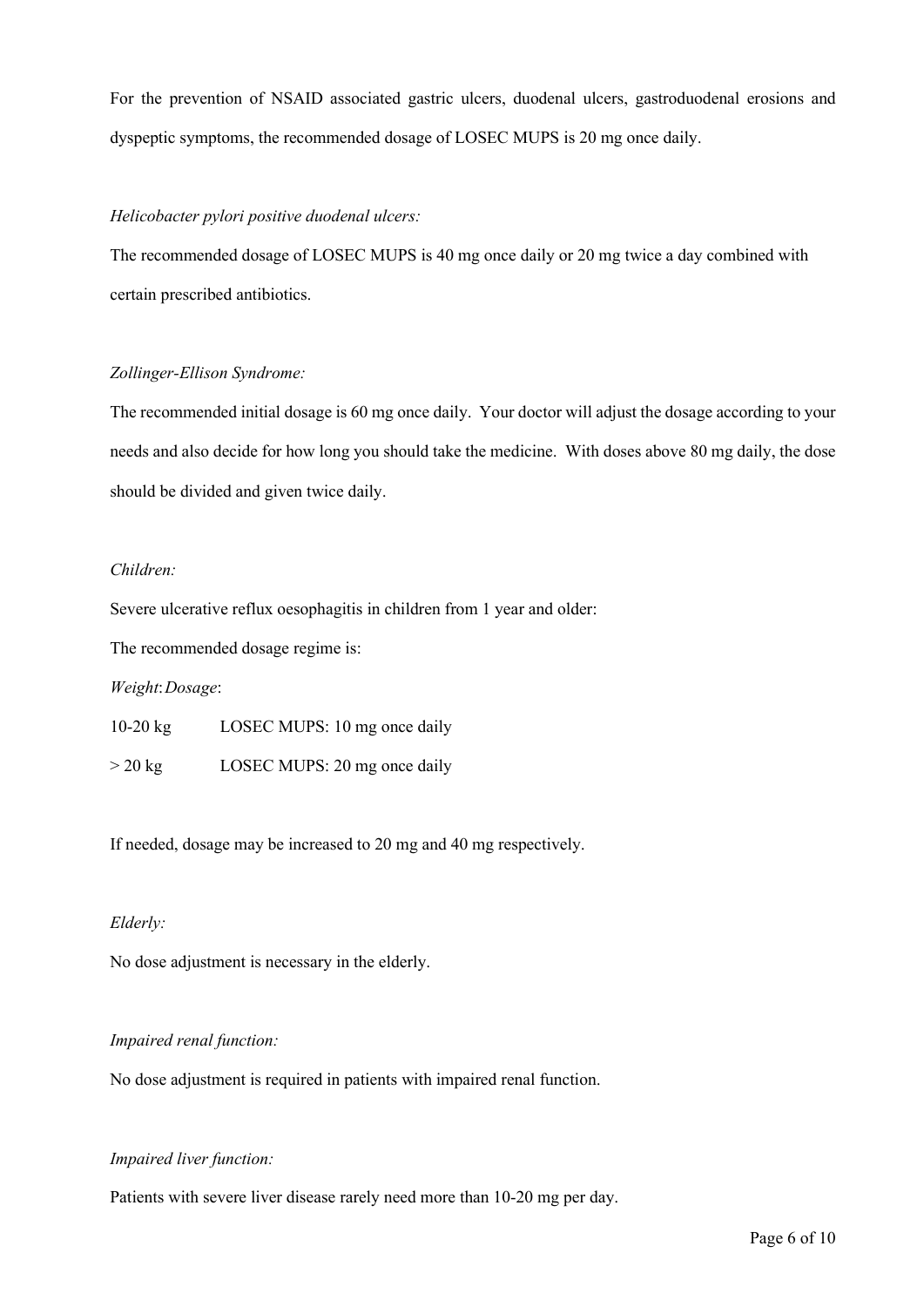If you have the impression that the effects of LOSEC MUPS are too strong or too weak, talk to your doctor or pharmacist, who may wish to change your treatment.

#### **If you take more LOSEC MUPS than you should**

If you take more tablets than your normal dose, contact your doctor or nearest hospital immediately.

In the event of overdosage, consult your doctor or pharmacist. If neither is available, seek help at the nearest hospital or poison control centre.

#### **If you forget to take LOSEC MUPS:**

If you forget to take a dose, take it as soon as you remember, then go back to your regular schedule. However, if it is almost time for your next dose, do not take the missed dose, and just take the next dose on time. Do not take a double dose to make up for forgotten individual doses.

#### **5. POSSIBLE SIDE EFFECTS:**

LOSEC MUPS can have side effects.

*If any of the following side effects happens, stop taking LOSEC MUPS and tell your doctor immediately or go to the casualty department at your nearest hospital:*

- sensitivity to sunlight
- severe skin reactions
- decreased consciousness
- swelling
- fever
- discomfort/tightness in the chest
- severe allergic reaction
- increased sweating
- blurred vision.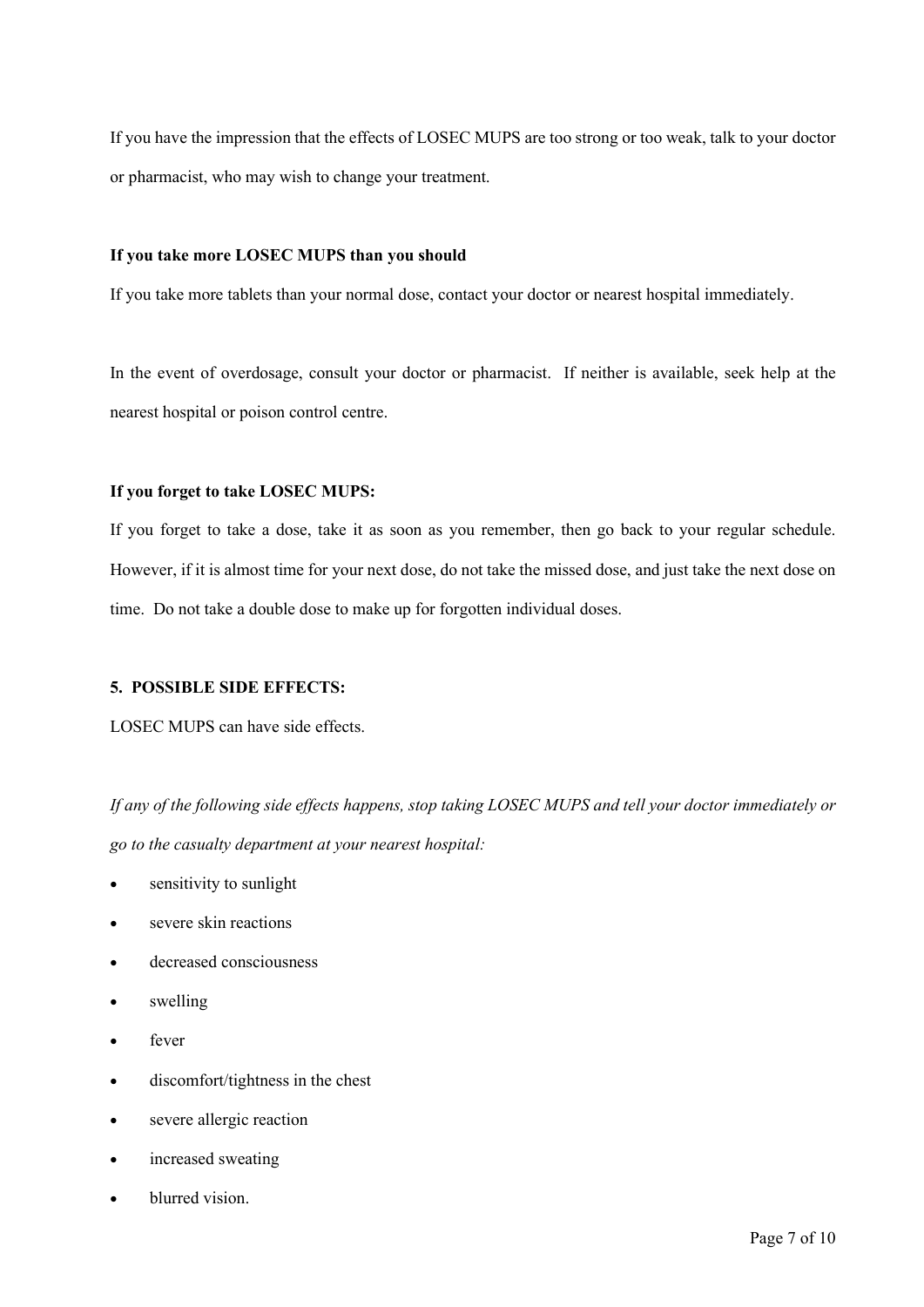These are all very serious side effects. If you have them, you may have had a serious allergic reaction to LOSEC MUPS. You may need urgent medical attention or hospitalisation.

### *Tell your doctor if you notice any of the following:*

### Frequent:

- headache
- diarrhoea
- constipation
- stomach ache
- nausea/vomiting
- wind.

#### Less frequent:

- skin rash
- dermatitis
- itchy skin
- sensation of burning/ prickling/ numbness
- dizziness
- difficulty sleeping
- feeling sleepy
- sensation of movement of one's self or of one's surroundings
- feeling ill
- inflammation in the gut (leading to diarrhoea)
- sore joints and muscles
- muscular weakness
- hair loss
- dry mouth
- inflammation in the mouth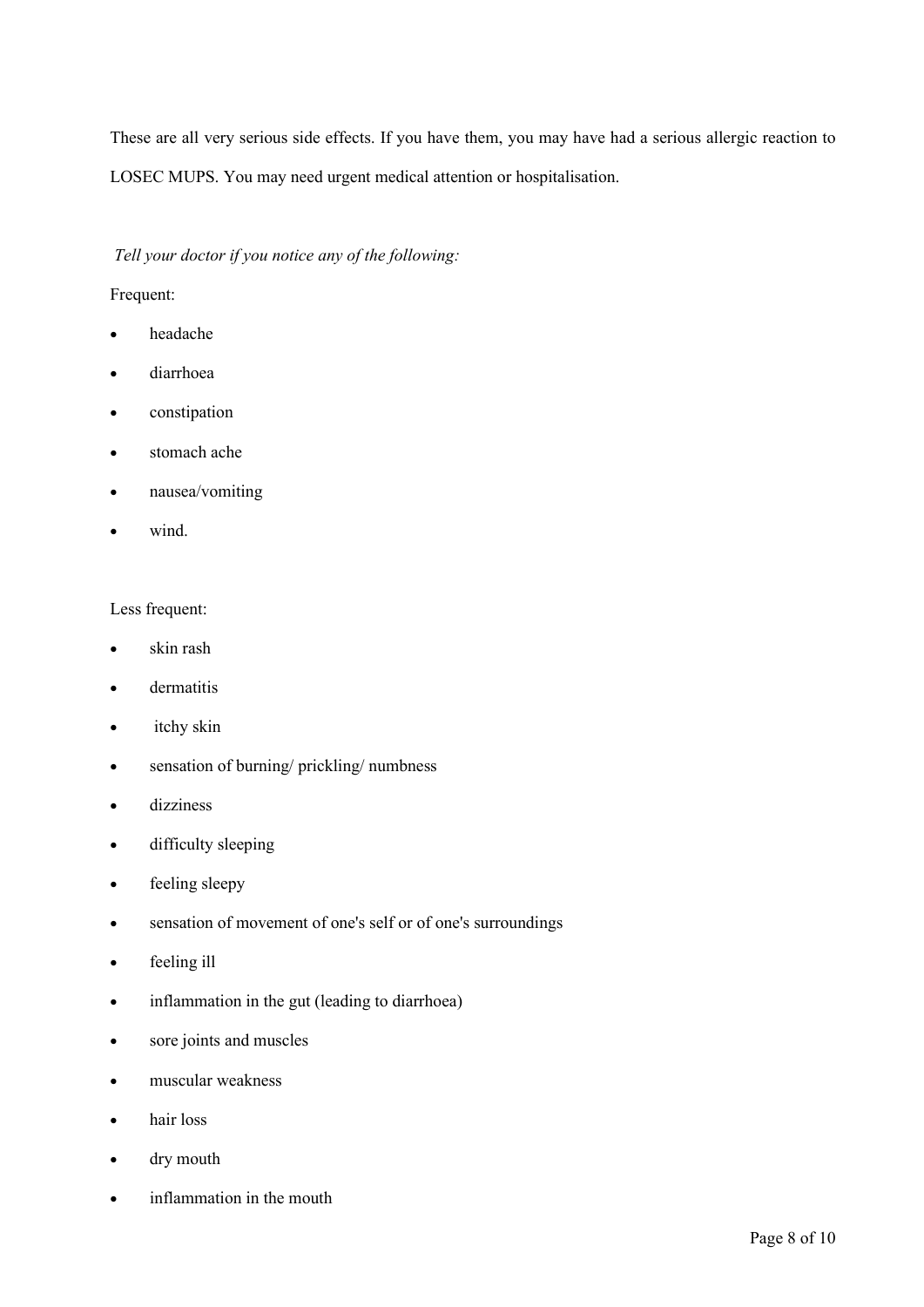- gastrointestinal fungal infection
- disorientation, aggression, confusion
- kidney and liver problems
- blood disorders
- development of breasts in males
- taste disorders,
- low blood sodium and low blood magnesium (which may result in low blood calcium and/or blood potassium)
- if you are very ill, you may feel confused, nervous, depressed or hallucinate.

Not all side effects reported for LOSEC MUPS are included in this leaflet. Should your general health worsen while taking LOSEC MUPS, please consult your doctor, pharmacist or other health care professional for advice.

## **6. STORING AND DISPOSING OF LOSEC MUPS:**

Keep all medicines out of the reach and sight of children.

Store at or below 25 °C.

Keep your tablets in the container they came in and keep the container tightly closed. Replace cap firmly after use.

Do not use LOSEC MUPS after the expiry date stated on the container.

Return all unused medicine to your pharmacist.

Do not dispose of unused medicine in drains or sewerage systems (e.g. toilets).

## **7. PRESENTATION OF LOSEC MUPS:**

LOSEC MUPS are stored in plastic containers of 28.

## **8. IDENTIFICATION OF LOSEC MUPS:**